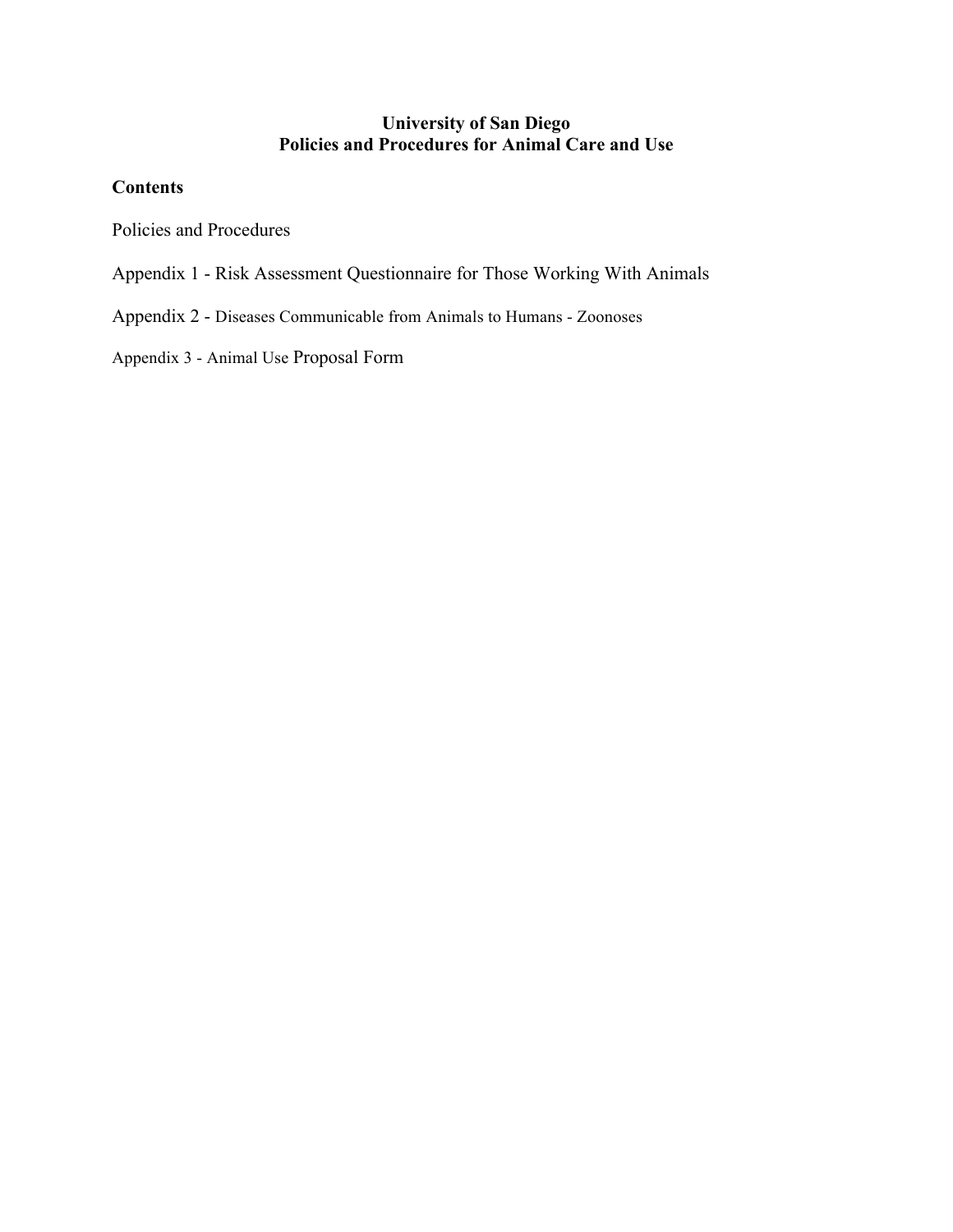### **Policies and Procedures**

## **Institutional Animal Care and Use Committee (IACUC) Program for Humane Care and Use of Animals University of San Diego Revised, 2010**

### **HISTORY**

Members of the biology and psychology faculty of the University of San Diego, sharing common interests in the use of non-human animals for teaching and research, and common concerns for the humane treatment of those animals, formalized their commitments by making explicit the principles that they have followed, by establishing an Institutional Animal Care and Use Committee. Official status as a Committee of the College of Arts and Sciences was granted in 1984 by the Dean of that College.

### **APPLICABILITY**

For purpose of this document:

- 1. An animal is defined as a member of any non-human, vertebrate species.
- 2. The Responsible Institutional Official is the Dean of the College of Arts and Sciences.
- 3. The term "research facility" shall include reference to the facility's functions in providing research and teaching.
- 4. The provisions of this document are applicable to all research, testing, and teaching involving the use of animals in programs of the University of San Diego.

### **GENERAL POLICY**

It is our past and continuing policy that:

- 1. The use of animals in research is indispensable to the scientific enterprise, and to the betterment of humans and animals. The use of animals in teaching provides essential experiences to science students and presents the opportunity to make students aware of our responsibility towards animal life both in terms of humane treatment of research animals and concern for the welfare of domestic and wild species.
- 2. The establishment and maintenance of ethical practice in the use of animals is the responsibility of the individual instructor/researcher, who is also responsible for collaborators, assistants, employees, and students, all of whom incur obligations consistent with their competence, training, and experience.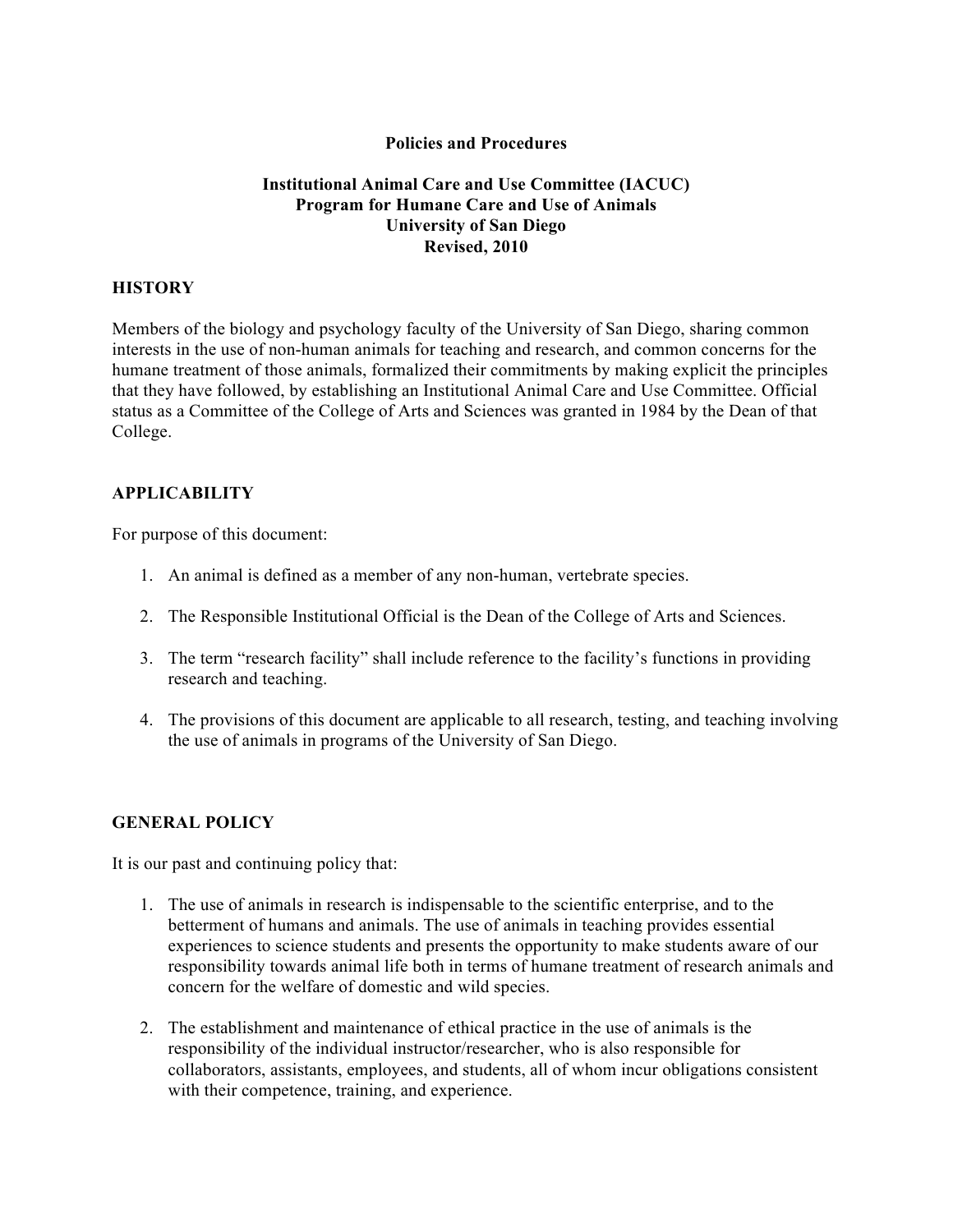- 3. The procurement, care, use, and disposal of animals conforms to all applicable provisions of the Animal Welfare Act, Guide for the Care and Use of Laboratory Animals, other federal statutes, and state, and local regulations.
- 4. Individual instructors/researchers are familiar with, and conform to the aforementioned animal care and use laws and guidelines and with those established by the professional organizations to which they belong.
- 5. Research is undertaken with a clear purpose which outweighs the potential distress to the animal by a) increasing knowledge of life processes or behavior, b) increasing understanding of the species under study, or c) providing information that can potentially benefit human or nonhuman species.
- 6. Observation and collection of free-living animals is done after weighing the potentially adverse consequences for the animals involved and for the ecosystem of which they are a part. When feasible, collected animals are returned to the site of collection.
- 7. When animals are used for educational purposes, instructors discuss and demonstrate proper care for the animals, and give students explicit instruction in all applicable procedures. Instructors carefully monitor student activity.
- 8. When animals are no longer needed, alternatives to euthanasia are considered. When euthanasia is the most humane form of disposition, it is accomplished in an acceptable manner, appropriate for the species, and under anesthesia or in such a way as to insure immediate death.
- 9. Alleged violations of these principles and/or procedures will be reported to the Chair of the IACUC. If substantiated, the Chair will bring the matter to the IACUC which will make recommendations to the instructor/researcher regarding its resolution, and will report the matter to the Dean. In the case of repeated and/or flagrant violation, the Dean will report the situation to the Vice President for Academic Affairs/Provost, along with his/her recommendations.

The following documents the manner in which the Institutional Animal Care and Use Committee conforms to the University of San Diego Animal Welfare Assurance (AWA), and the PHS Policy for Humane Care and Use of Laboratory Animals.

## **THE INSTITUTIONAL ANIMAL CARE AND USE COMMITTEE MEMBERSHIP (AWA III.C-D)**

The Institutional Animal Care and Use Committee (IACUC) consists of at least five members, and its membership meets the composition requirements set forth in the PHS Policy, Section IV.A.3.b. Members were initially nominated by the Chairs of the Biology and Psychology Departments to serve either a one or a two year term, and confirmed by the Dean. Hereafter, vacancies on the committee will be filled by nominations from the remaining members of the IACUC and be confirmed by the Dean.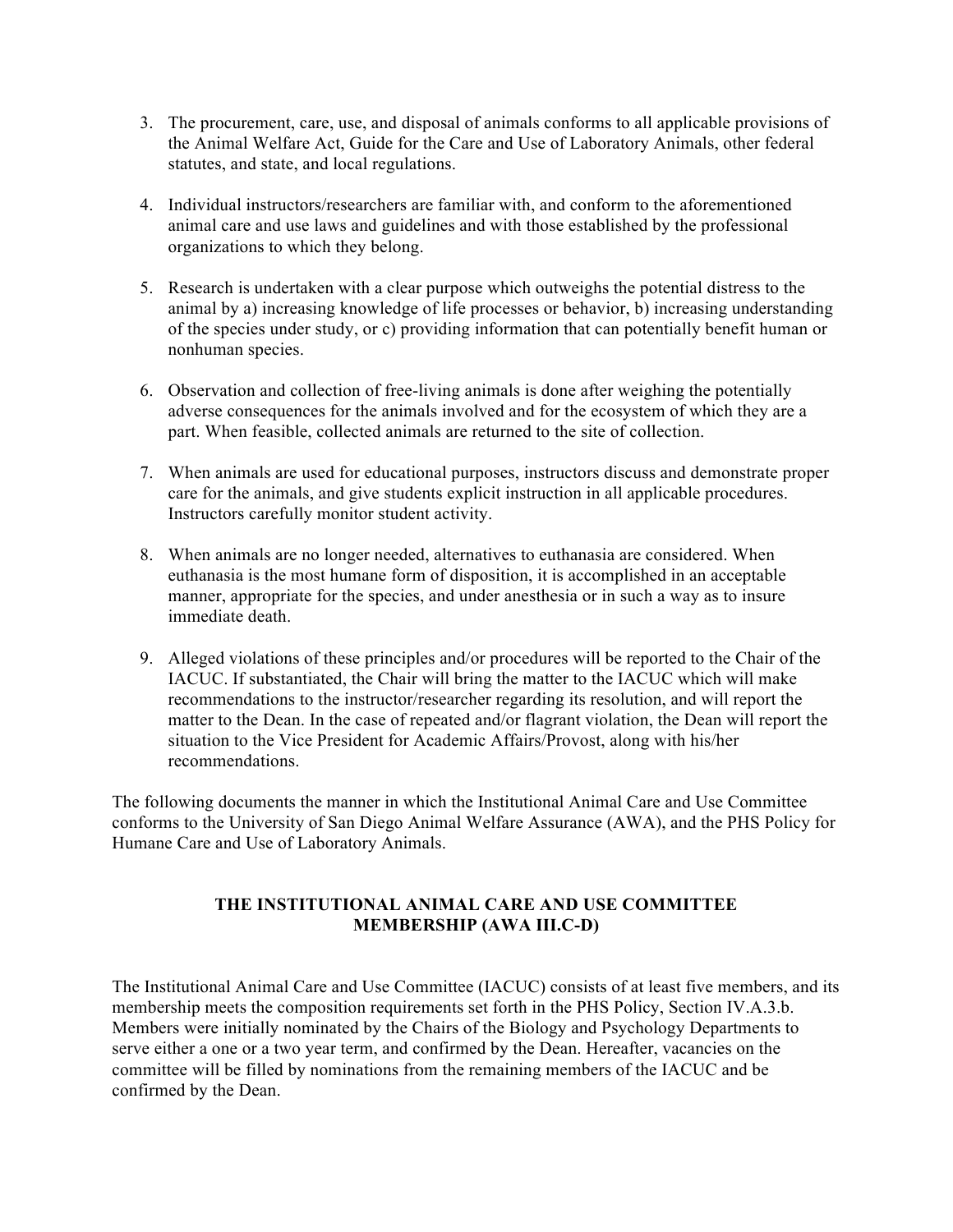With respect to activities involving animals, the IACUC shall:

- 1. Review at least once every six months the Institution's program for humane care and use of animals, using the "Guide" as a basis for evaluation.
- 2. Inspect at least once every six months all of the Institution's animal facilities, including satellite facilities, using the "Guide" as a basis for evaluation; except that field sites where free-living wild animals are studied, and licensed facilities (e.g. zoos) where captive wild animals are studied are exempt from inspection.
- 3. Prepare reports of the IACUC evaluations as set forth in the PHS Policy IV.B.3 and submit the reports to the Institutional Official.
- 4. Review concerns involving the care and use of animals at the Institution.
- 5. Make written recommendations to the Institutional Official regarding any aspect of the Institution's animal program, facilities, or personnel training.
- 6. In accord with the PHS Policy IV.C.1-3, the IACUC shall review and approve, require modifications in (to secure approval), or withhold approval of PHS-supported activities related to the care and use of animals.
- 7. Review and approve or withhold approval of proposed significant changes regarding the use of animals in ongoing activities as set forth in the PHS Policy IV.C.
- 8. Notify investigators and the Institution in writing of its decision to approve or withhold approval of those activities related to the care and use of animals, or of modifications required to secure IACUC approval as set forth in the PHS Policy IV.C.4.
- 9. Conduct continuing review of each previously approved, ongoing activity covered by PHS Policy at appropriate intervals as determined by the IACUC, including a complete review in accordance with the PHS Policy IV.C.1-4 at least once every three years.
- 10. Be authorized to suspend an activity involving animals as set forth in the PHS Policy IV.C.6.

## **APPROVAL OF PROPOSED ACTIVITIES FOR THE USE OF ANIMALS (PHS Policy IV.C.1)**

In order to approve proposed activities for the use of animals, the IACUC shall conduct a review of proposed use to determine that it meets the following requirements:

1. Procedures involving animals will avoid or minimize discomfort, distress, and pain to the animals;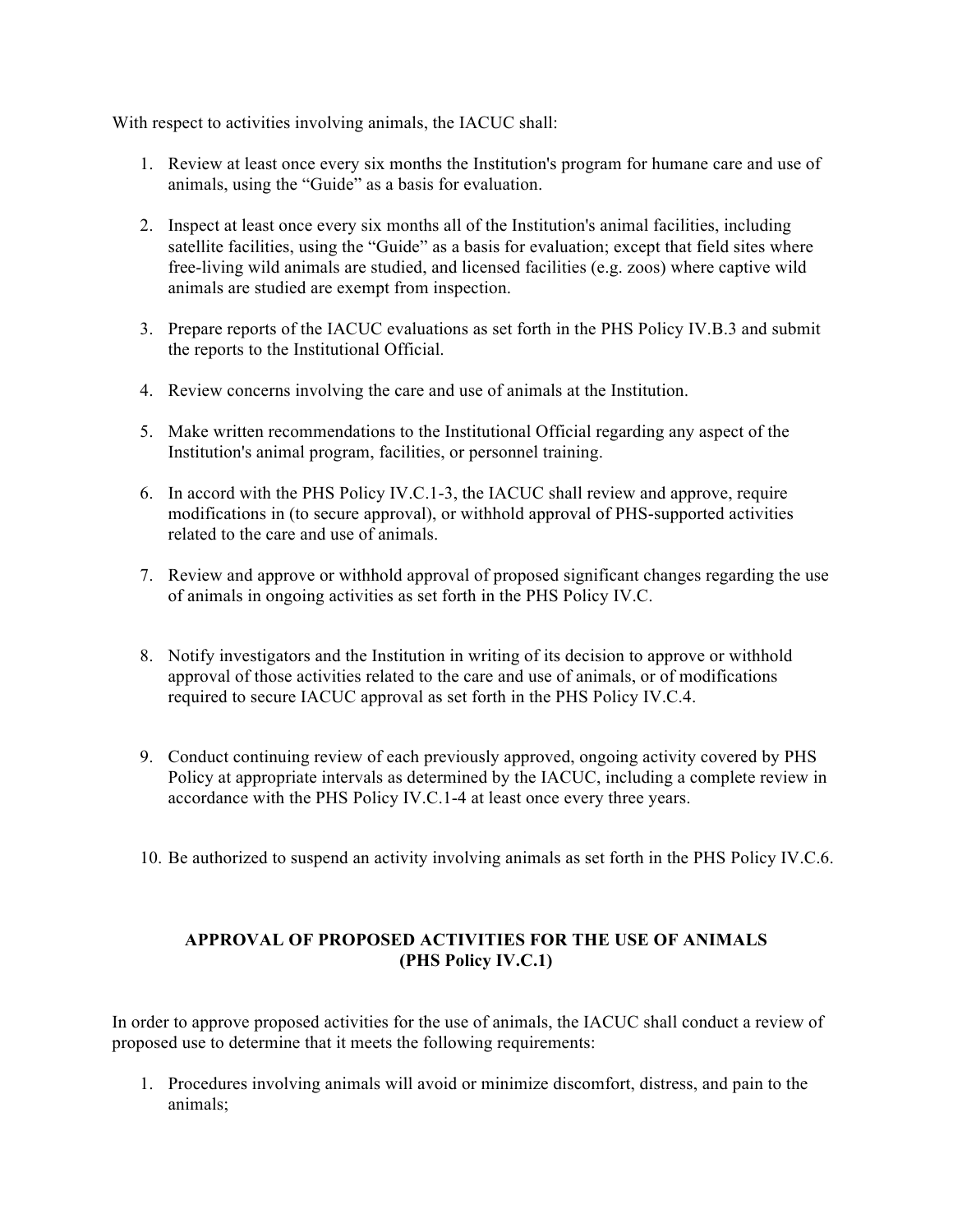- a. The principal investigator has considered alternatives to the procedures that may cause more than momentary or slight pain or distress to the animal and has provided a written narrative description of the method and sources, e.g., the Animal Welfare Information Center
- b. The principal investigator has provided written assurance that the activities do not unnecessarily duplicate previous experiments;
- 2. Procedures that may cause more than momentary or slight pain or distress to the animals will:
	- a. Be performed with appropriate sedatives, analgesics or anesthetics, unless withholding such agents is justified for scientific reasons, in writing, by the principal investigator and will continue for only the necessary period of time;
	- b. Involve, in their planning, the attending veterinarian or his or her designee;
	- c. Not include the use of paralytic without anesthesia;
- 3. Animals that would otherwise experience severe or chronic pain or distress that cannot be relieved will be painlessly euthanized at the end, or if appropriate, during the procedure;
- 4. The living conditions of animals will be appropriate for their species and contribute to their health and comfort. The housing, feeding, and nonmedical care of the animals will be directed by a veterinarian or other scientist trained and experienced in the proper care, handling, and use of the species being maintained or studied;
- 5. Medical care for animals will be available and provided as necessary by a qualified veterinarian;
- 6. Anyone conducting procedures on the species being maintained or studied will be appropriately qualified and trained in these procedures;
- 7. Activities that involve surgery include appropriate provisions for preoperative and postoperative care of the animals in accordance with established veterinary medical and nursing practices. All survival surgery will be performed using aseptic procedures, including surgical gloves, masks, sterile instruments, and aseptic techniques;
- 8. No animal will be used in more than one major operative procedure from which it is allowed to recover unless;
	- a. Justified for scientific reasons by the principal investigator, in writing;
	- b. Required as routine veterinary procedure or to protect the health or well- being of the animal as determined by the attending veterinarian;
	- c. In other special circumstances as determined by the Administrator on an individual basis
- 9. Methods of euthanasia used will be consistent with the recommendations of the American Veterinary Medical Association (AVMA) Panel on Euthanasia, unless a deviation is justified for scientific reasons in writing by the investigator.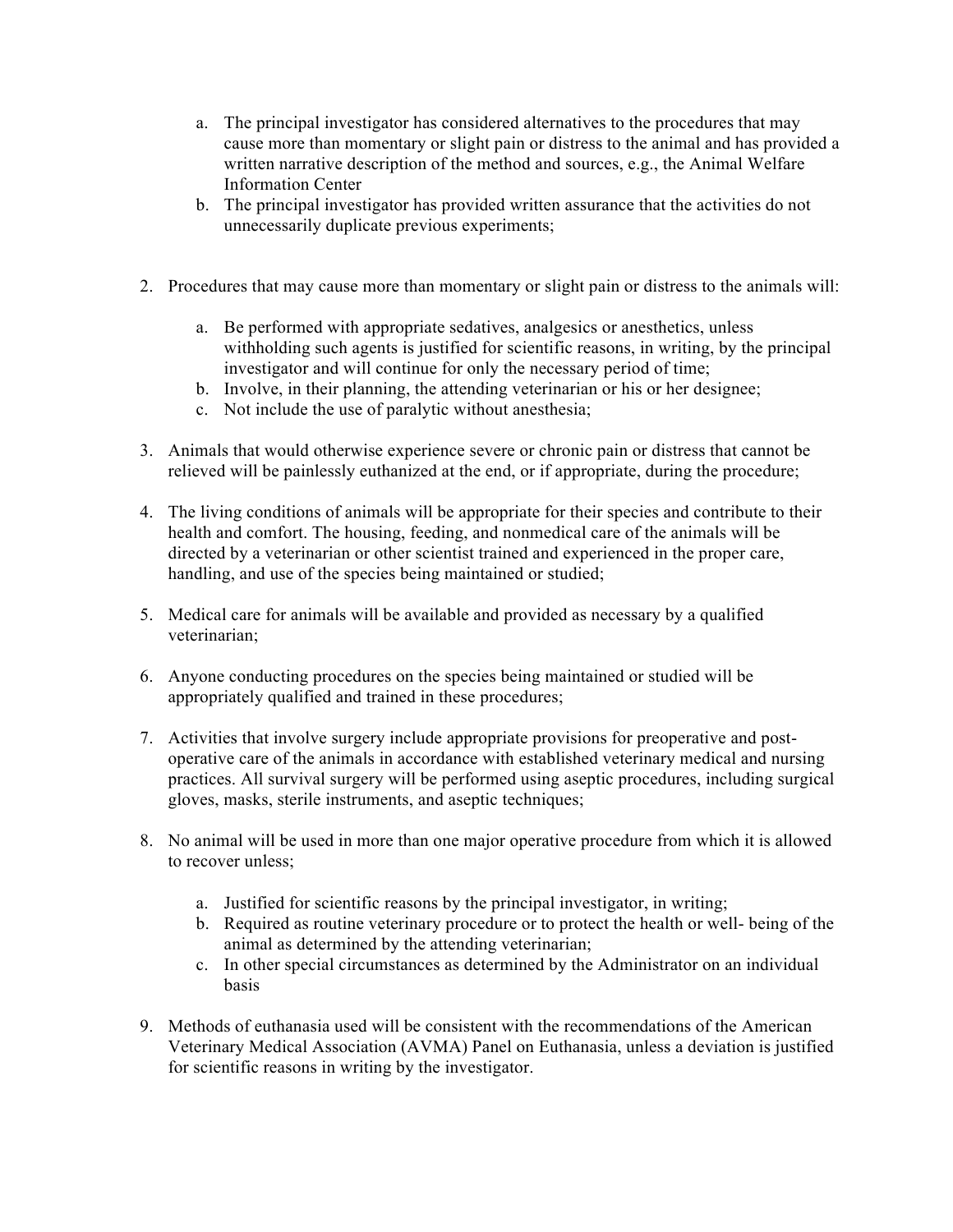## **IACUC REVIEW OF PROPOSALS FOR USE OF ANIMALS (PHS policy IV.C)**

- 1. Procedures involving the use of animals in teaching or research will be reviewed by the IACUC prior to their implementation and once every three years thereafter, except that:
	- a. field studies conducted with fee-living wild animals in their natural habitat, which do not involve invasive procedures capture, or handling of the animals, and which do not harm or materially alter the behavior of the animals under study, are exempt from review,
	- b. observational studies of captive wild animals held at licensed facilities, which do not involve invasive procedures or handling of the animals, and which do not harm or materially alter the behavior of the animals under study, are exempt from review
- 2. Prior to using animals, instructors/researchers will submit a proposal to the Chair of the IACUC, stating the following:
	- a. Identification of the species and the approximate number of animals to be used;
	- b. A rationale for involving animals, and for the appropriateness of the species and numbers of animals to be used;
	- c. A complete description of the proposed use of the animals;
	- d. A description of procedures designed to assure that discomfort and pain to animals will be limited to that which is unavoidable for the conduct of scientifically valuable research or teaching, including provision for the use of analgesic, anesthetic, and tranquilizing drugs where indicated and appropriate to minimize discomfort and pain to animals; and
	- e. A description of any euthanasia method to be used.
	- f. In the case of field studies in which animals will be captured or handled, or in which invasive procedures will be employed, instructors/ researchers must assure IACUC that they will comply with all state and federal regulations regarding the animals, and that the health and safety of other animals or persons working in the field will not be compromised.
- 3. Prior to the review, each IACUC member shall be provided with a list of proposed research projects to be reviewed. Written descriptions of research projects that involve the care and use of animals shall be available to all IACUC members, and any member of the IACUC may obtain, upon request, full committee review of those research projects. If full committee review is not requested, at least one member of the IACUC, designated by the chairperson and qualified to conduct the review, shall review those research projects and have the authority to approve, require modifications in (to secure approval) or request full committee review of those research projects. If full committee review is requested, approval of those research projects may be granted only after review at a convened meeting of a quorum of the IACUC and with the approval vote of a majority of the quorum present. No member may participate in the IACUC review or approval of a research project in which the member has a conflicting interest (e.g., is personally involved in the project) except to provide information requested by the IACUC; nor may a member who has a conflicting interest contribute to the constitution of a quorum.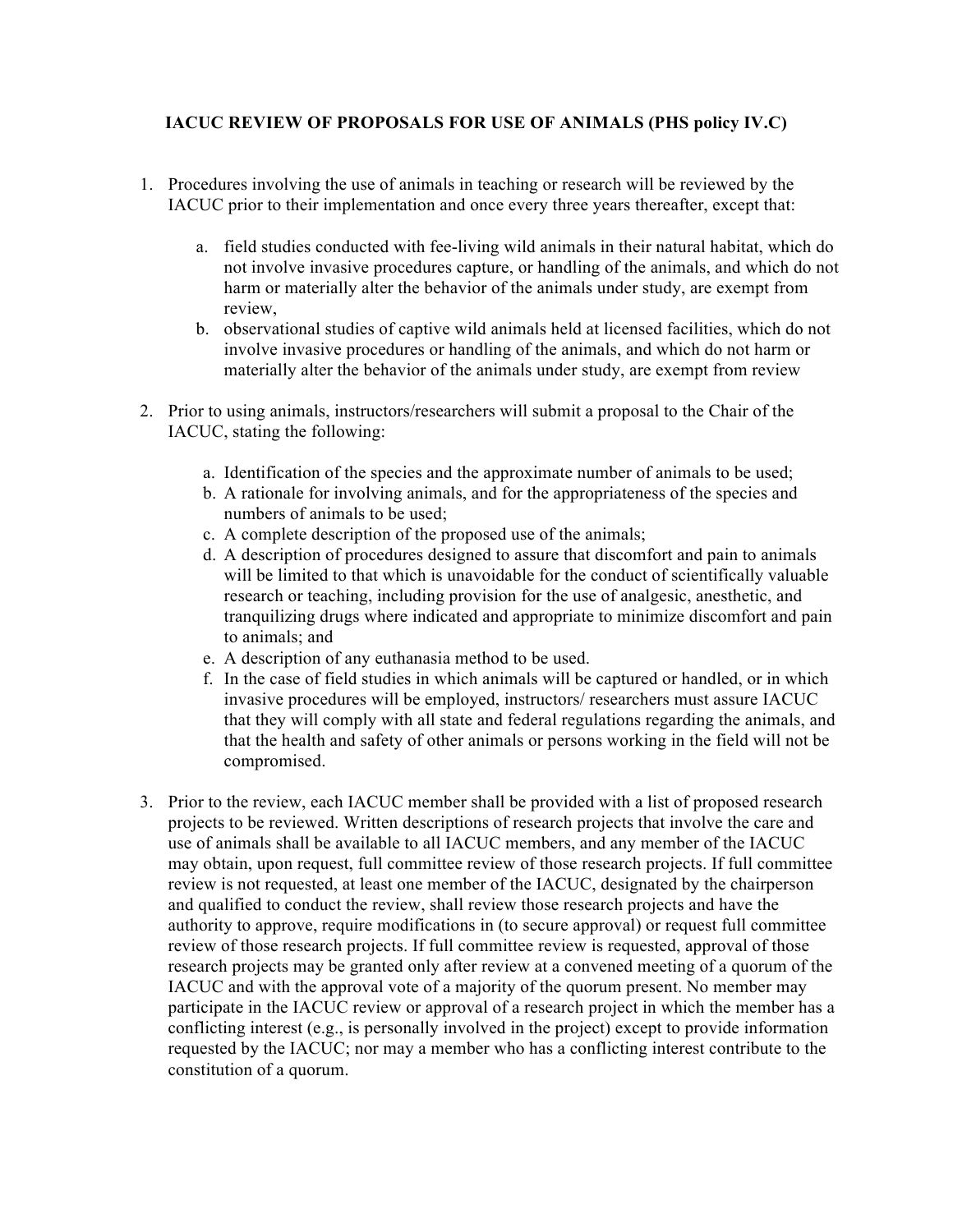- 4. The IACUC may invite consultants to assist in the review of complex issues. Consultants may not approve or withhold approval of an activity or vote with the IACUC unless they are also members of the IACUC.
- 5. The IACUC shall notify principal investigators and research facility in writing of its decision to approve or withhold approval of those activities related to the care and use of animals, or of modifications required to secure IACUC approval.
- 6. The IACUC may suspend an activity that it previously approved if it determines that the activity is not being conducted in accordance with the description of that activity provided by the principal investigator and approved by the Committee. The IACUC may suspend an activity only after review of the matter at a convened meeting of a quorum of the IACUC and with the suspension vote of a majority of the quorum present.
- 7. If the IACUC suspends an activity involving animals, the Institutional Official, in consultation with the IACUC, shall review the reasons for suspension, take appropriate corrective action, and report that action with full explanation to OLAW.

# **QUALIFICATIONS OF PEOPLE WHO WORK WITH ANIMALS (AWA III.G)**

- 1. This research facility will ensure that all scientists, research technicians, animal technicians, and other people involved in animal care, treatment, and use are qualified to perform their duties.
- 2. Training and instruction shall be made available, and the qualifications of individuals will be reviewed to ensure that proper and humane handling and care of each species of animal is being maintained.

# **Training of Animal Technicians and other People Involved in Animal Care**

The training or instruction available to scientists, animal technicians, and other personnel involved in animal care, treatment, or use is as follows:

- 1. Persons using animals at this institution will be qualified to do so by experience and training in the care and use of animals, including methods to minimize pain and distress and to minimize the numbers of animals used.
- 2. Training programs at the institution will be derived from the publication "US Government Principles for the Utilization of and Care of Vertebrate Animals Use in Testing, Research, and Training" and/or the publication "Education and Training in the Care and Use of Laboratory Animals: A Guide for Developing Institutional Programs". To that end, the Lab Animal Welfare Program developed by the Collaborative Institutional Training Initiative (CITI) has been adopted by this institution.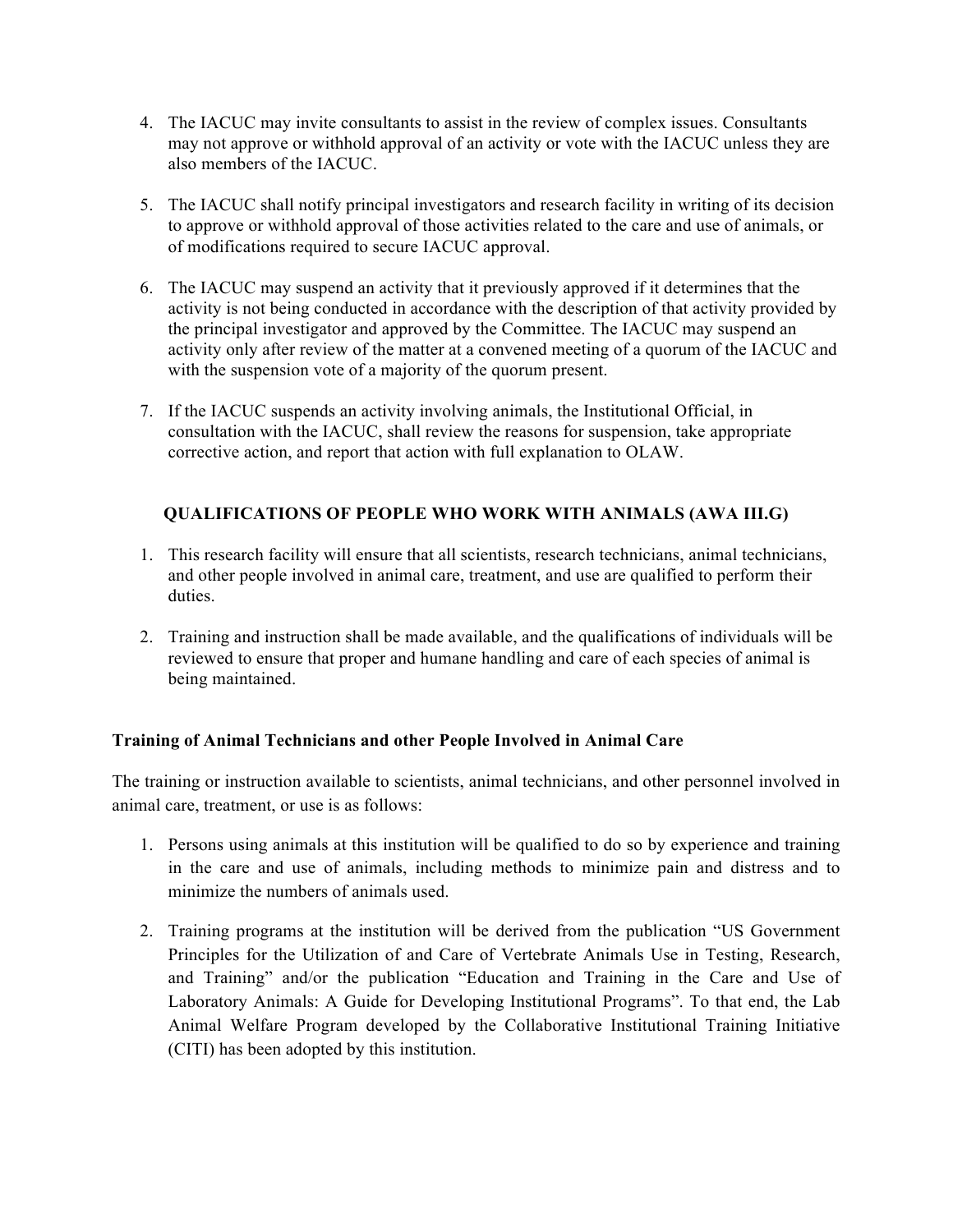- 3. Researchers are required to complete the CITI module on "Conducting Research With Laboratory Animals." Since different species are used by different researchers in the various facilities at the institution, additional CITI modules that match the situation are used. Certifications of completion of the required modules must accompany proposals submitted to the IACUC for review.
- 4. Additional handouts covering zoonoses precautions and information for pregnant women will be supplied.
- 5. Members of the IACUC complete the CITI module "Essentials for IACUC Members" within 30 days of their appointment to the committee.
- 6. Refresher courses for IACUC members and for researchers are required every three years.

## **ATTENDING VETERINARIAN AND ADEQUATE VETERINARY CARE (AWA III.B)**

- 1. This research facility shall have an attending veterinarian who shall provide adequate veterinary care to its animals in compliance with governmental regulations and act as a voting member of the IACUC.
- 2. This research facility shall establish and maintain a program of veterinary care that shall include the following:
	- a. Appropriate facilities to provide for the welfare of animas being used;
	- b. Appropriate methods to prevent, control, and diagnose injuries and disease, and to provide for emergency and weekend care;
	- c. Daily observations by staff of animals covered under the Animal Welfare Act to assess their health and wellbeing;
	- d. Guidance to principal investigators and other personnel involved in care and use of animals; and
	- e. Adequate pre-procedural and post-procedural care in accordance with current established veterinary medical and nursing procedures.

## **RECORD KEEPING (AWA V)**

- A. This Institution will maintain for at least three years:
	- 1. A copy of the Assurance and any modifications thereto, as approved by the PHS.
	- 2. Minutes of IACUC meetings, including records of attendance, activities of the committee, and committee deliberations.
	- 3. Records of applications, proposals, and proposed significant changes in the care and use of animals and whether IACUC approval was given or withheld.
	- 4. Records of semiannual IACUC reports and recommendations (including minority views) as forwarded to the Institutional Official.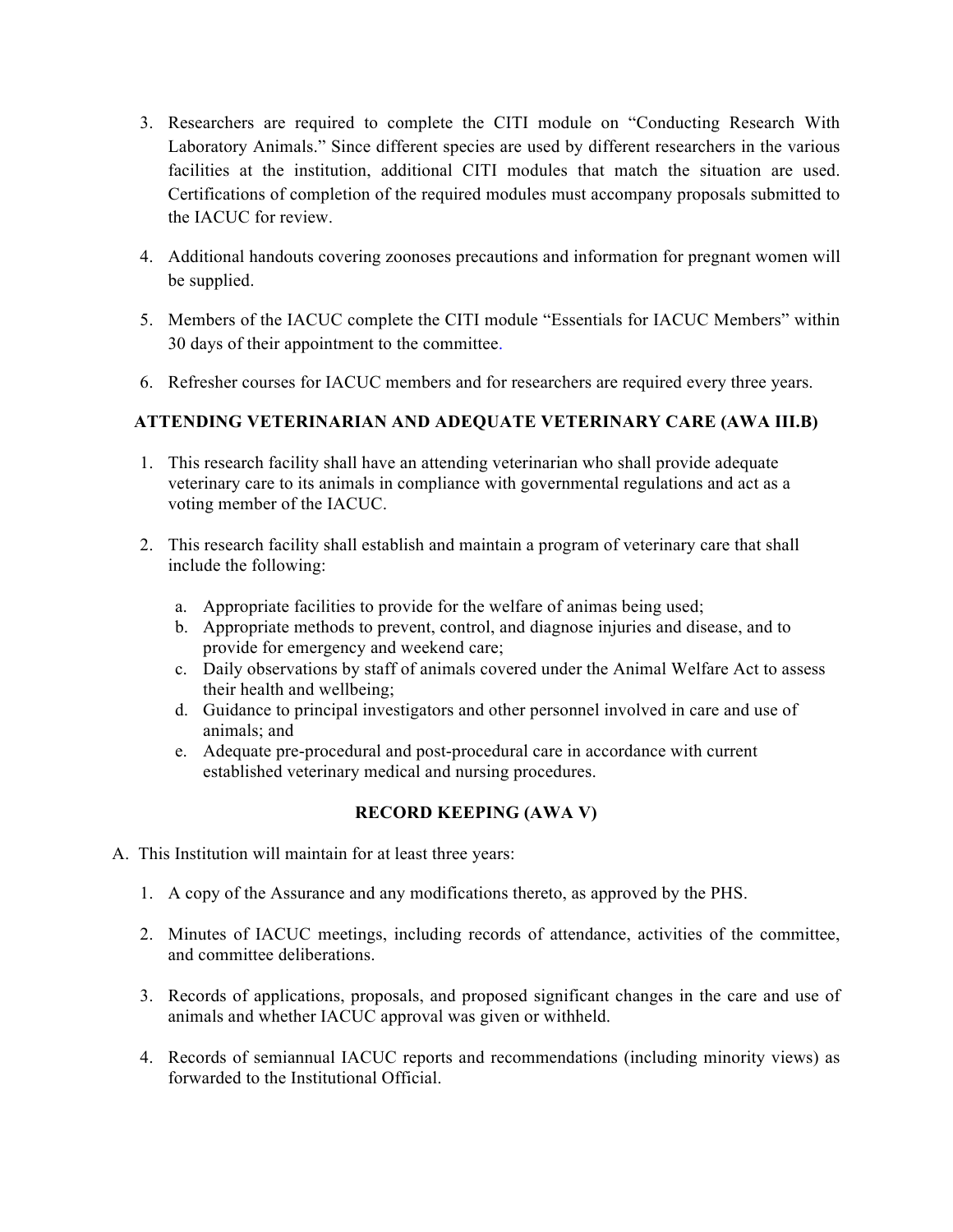5. Records of accrediting body determinations.

B. This Institution will maintain records that relate directly to applications, proposals, and proposed changes in ongoing activities reviewed and approved by the IACUC for the duration of the activity and for an additional three years after completion of the activity.

C All records shall be accessible for inspection and copying by authorized OLAW or other PHS representatives at reasonable times and in a reasonable manner.

## **ANNUAL REPORT (AWA VI)**

A. This Institution's reporting period is January 1 – December 31. The IACUC, through the Institutional Official, will submit an annual report to OLAW January 31 of each year. The report will include:

- 1. Any change in the accreditation status of the Institution (e.g,. if the Institution obtains accreditation by AAALAC or AAALAC accreditation is revoked), any change in the description of the Institution's program for animal care and use as described in the Assurance, or any change in the IACUC membership. If there are no changes to report, this Institution will provide written notification that there are no changes.
- 2. Notification of the dates that the IACUC conducted its semiannual evaluations of the Institution's program and facilities (including satellite facilities) and submitted the evaluations to the Institutional Official.

B. The IACUC, through the Institutional Official, will promptly provide OLAW with a full explanation of the circumstances and actions taken with respect to:

- 1. Any serious or continuing noncompliance with the PHS Policy.
- 2. Any serious deviations from the provisions of the "Guide."
- 3. Any suspension of an activity by the IACUC.
- C. Reports shall include any minority views filed by members of the IACUC.

## **LABORATORY HEALTH PROGRAM**

1. The University maintains an Injury and Illness Prevention Program that is designed to assure a safe and healthy workplace for its employees. The Program is coordinated through the Office of Environmental Health and Safety and implemented through the joint efforts of that office and the University community. The Environmental Health  $\&$  Safety Manager has authority for program compliance.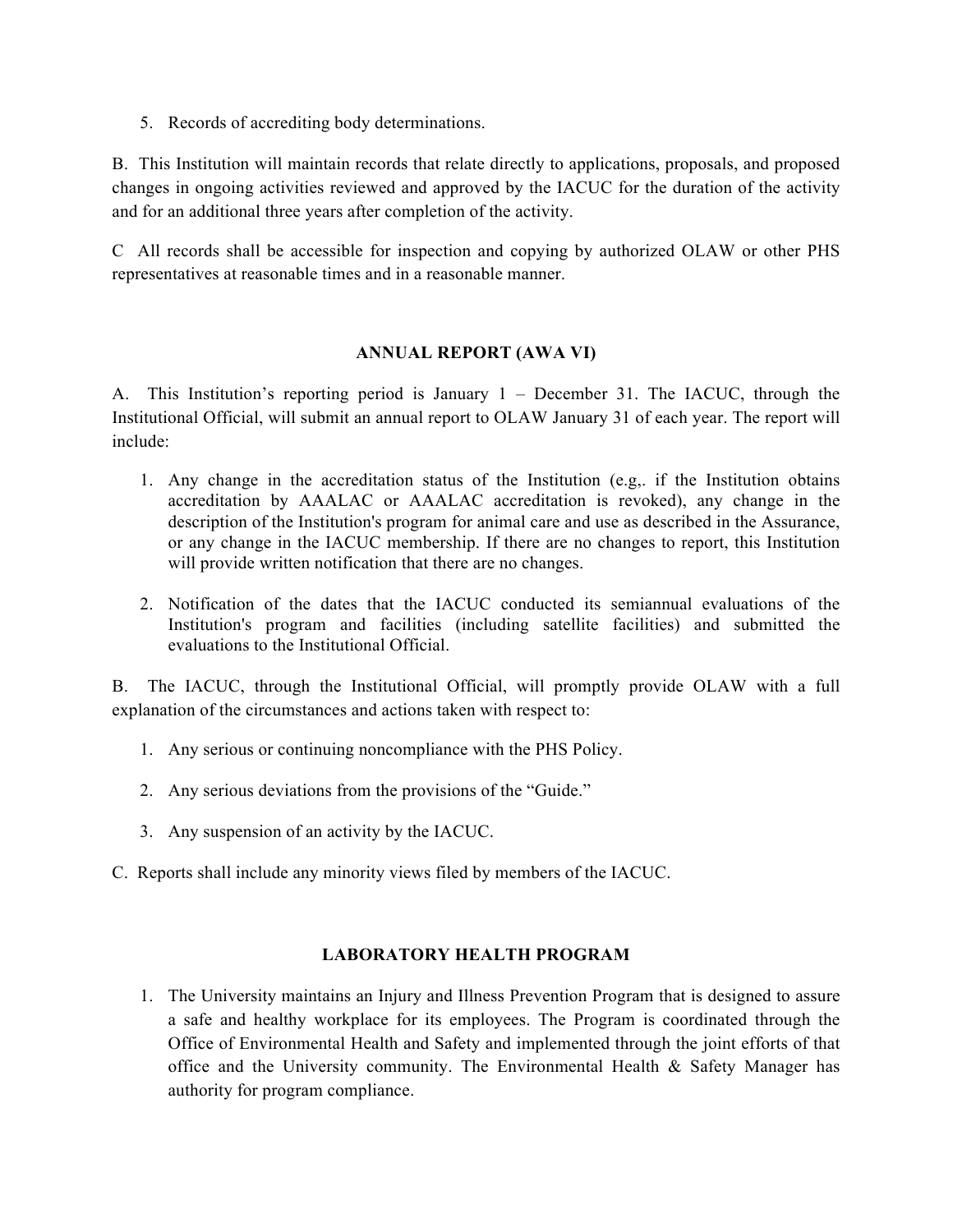- 2. The Institution bases its occupational health and safety program on risk assessment and hazard identification. Each department conducts an initial inspection to identify any unsafe condition, equipment, or work practice. Subsequent inspections are conducted to identify and evaluate hazards whenever new substances, processes, procedures, or equipment that may represent a new occupational safety and/or health hazard are introduced to the work place and whenever the Department or the Office of Environmental Health and Safety is made aware of a new or previously unrecognized hazard. Annual inspections for safety and health hazards are conducted by each department. The inspection team consists of the Office of Environmental Health and Safety, the building safety representative and the manager(s) of the area involved. A copy of the inspection report is retained in the Office of Environmental Health and Safety and a copy is sent to each department.
- 3. The occupational health and safety program applies to all departments at the Institution, including but not limited to those in which researchers, employees and/or students engage in research involving animals. The specific procedures in place in each facility are determined by the animals used in that facility which at this Institution currently include rats, birds, fish, and amphibians.
- 4. Personnel using chemical agents must understand the hazards and dangers associated with the agents and the safeguards that should be instituted for safe use and proper storage and disposal. The Institution maintains a hazards communication program to transmit information about chemicals used by personnel. Under the program, employees are to be trained at the time of their initial job assignment and then whenever a new hazard is introduced to the job.
- 5. All personnel who will work regularly with lab animals will complete a risk assessment questionnaire to assess and address occupational risk. Following the completion of the risk assessment questionnaire, personnel may be required to submit certification of their ability or any limitations on their ability to work regularly with lab animals.
- 6. Personnel employed to care for animals on a regular basis are required to have a tetanus booster within the last 10 years before first contact with animals.
- 7. When a work-related injury or illness occurs (i.e. injuries and illnesses that arise out of, or are incurred in the course of job related activities on behalf of the University), the University provides appropriate medical care and treatment to the injured worker through its Workers' Compensation program. All work-related injuries or illnesses are to be reported by the employee to the employee's supervisor, who in turn is to provide notice to the University's Department of Public Safety and Risk Management.
- 8. If an animal has bitten or scratched a person, the veterinarian will be consulted and may recommend quarantining the animal for two weeks post-injury. The veterinarian will be notified of any signs or symptoms of illness in the animal during the quarantine period. If indicated, the veterinarian will carry out appropriate diagnostic tests on the animal and report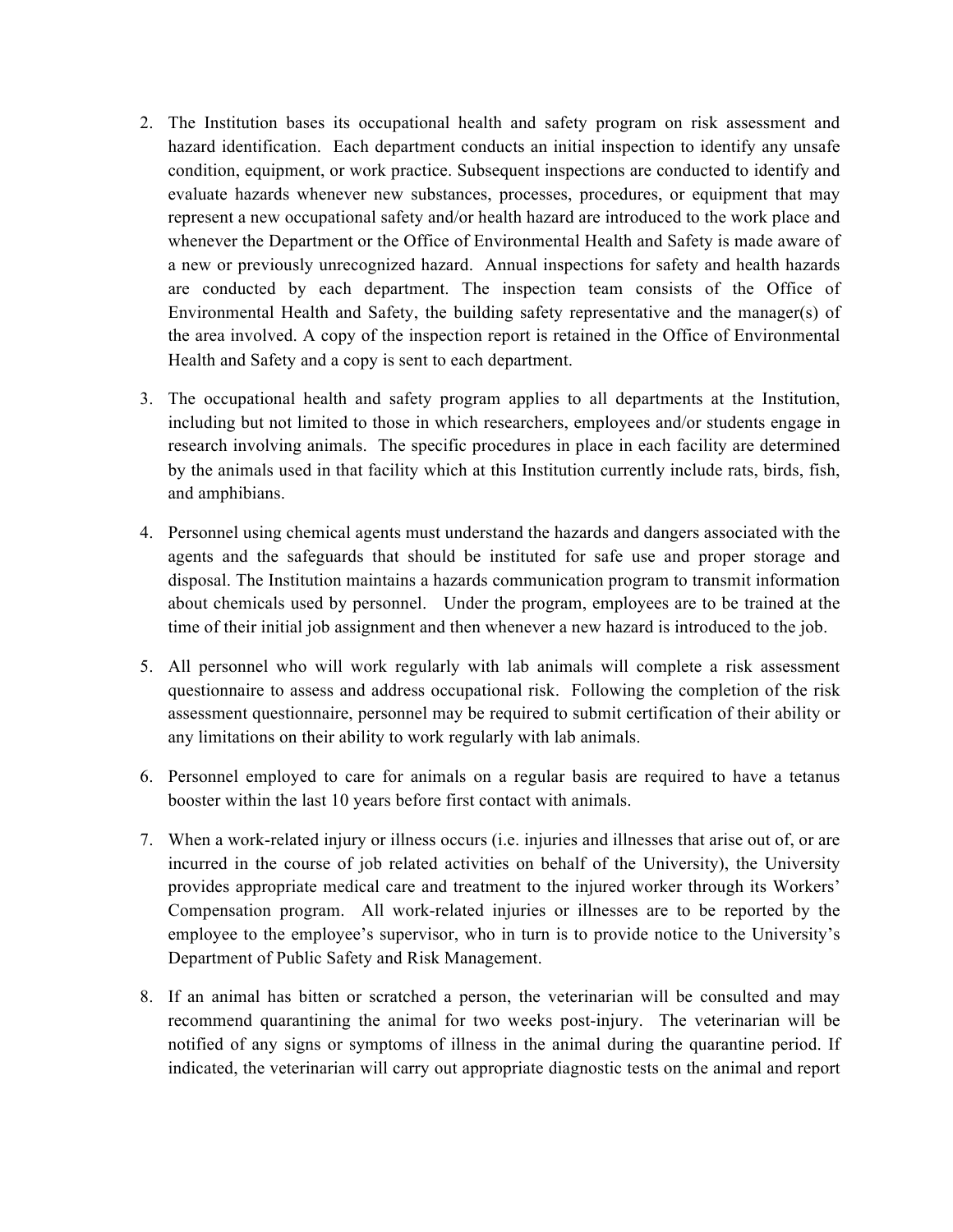results to the IACUC, the Public Safety Department, and the University's Environmental Health and Safety Officer.

- 9. Dust masks, gloves, and laboratory coats will be worn when changing animal bedding. Allergic reactions to the environment of the animal facility will be reported to the laboratory supervisor. If measures to circumvent these reactions are not feasible, the affected individual will be assigned other duties.
- 10. Eating, drinking, and smoking are prohibited in all animal facilities.
- 11. All those working with animals will wear laboratory coats and other appropriate protective apparel which will remain in the facility except when removed for cleaning.
- 12. All those working with animals will wash their hands with an appropriate cleaner before and after handling animals.
- 13. All employees who will work regularly with laboratory animals will be provided with and are expected to read brief handouts on zoonotic diseases and allergies to laboratory animals as well as precautions to be taken during pregnancy, illness, or decreased immunocompetence. The IACUC is responsible for providing the Laboratory Supervisors with the handouts while the supervisors are responsible for providing them to each employee upon hire.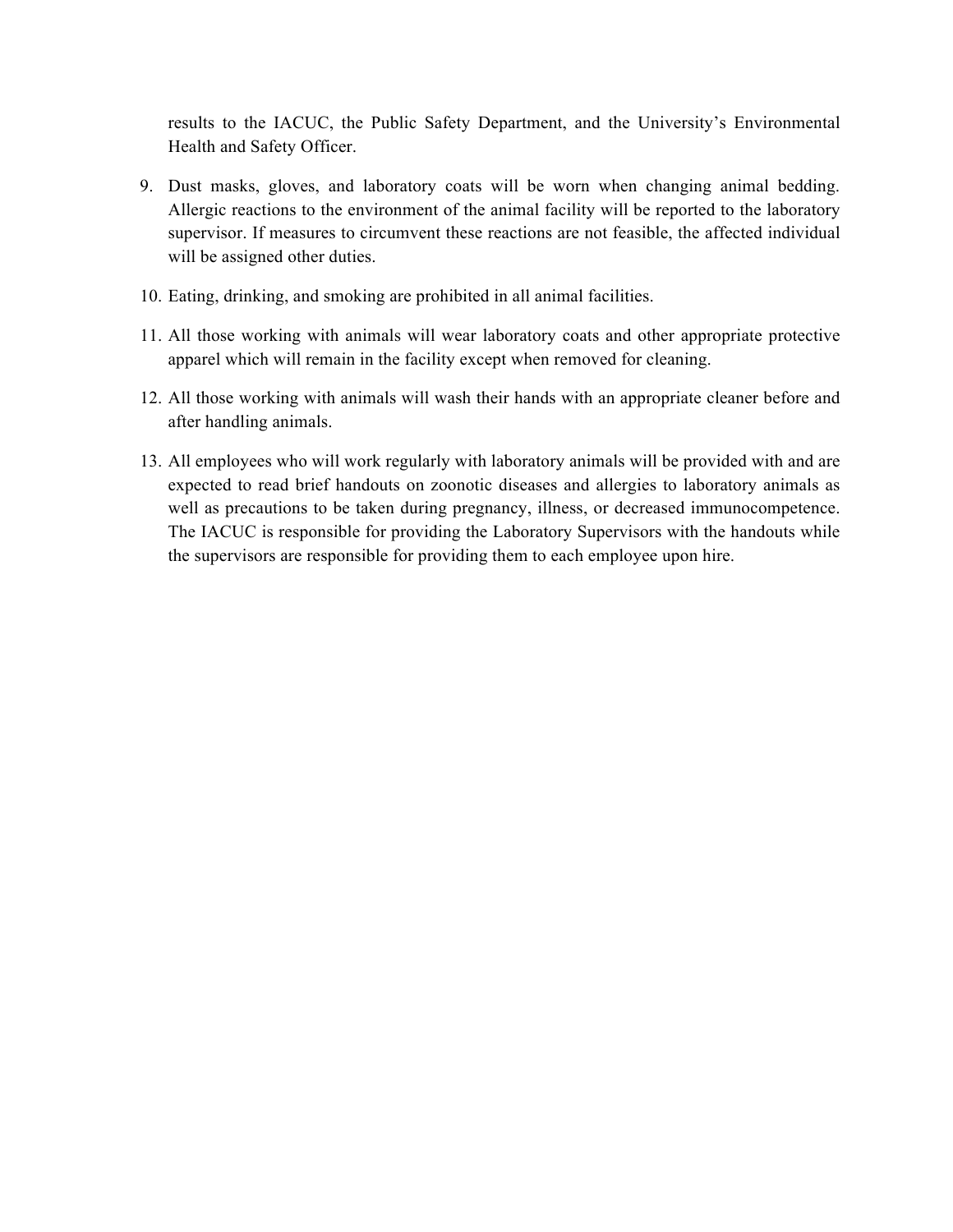## **REGULATIONS FOR ALL PEOPLE WHO WORK WITH LABORATORY ANIMALS**

- 1. No eating, drinking, or smoking is allowed in the animal facility.
- 2. Dust masks and laboratory coats must be worn by all personnel when changing animal bedding.
- 3. Allergic reactions to the environment of the animal facility are to be reported to the Animal Safety Supervisor. If measures to circumvent these reactions are not feasible, you will be assigned to other duties.
- 4. Laboratory coats worn in the animal facility are to remain in that facility except when removed for cleaning.
- 5. Hands must be washed with soap prior to leaving the facility.
- 6. Any injury caused by a laboratory animal to a person is to be reported immediately to Public Safety (ext. 2222) and to the Animal Safety Supervisor (Dr. Norman Switzer 858-748-4412).

I have read and I understand the regulations for working with laboratory animals as established by the USD Institutional Animal Care and Use Committee.

Signature Date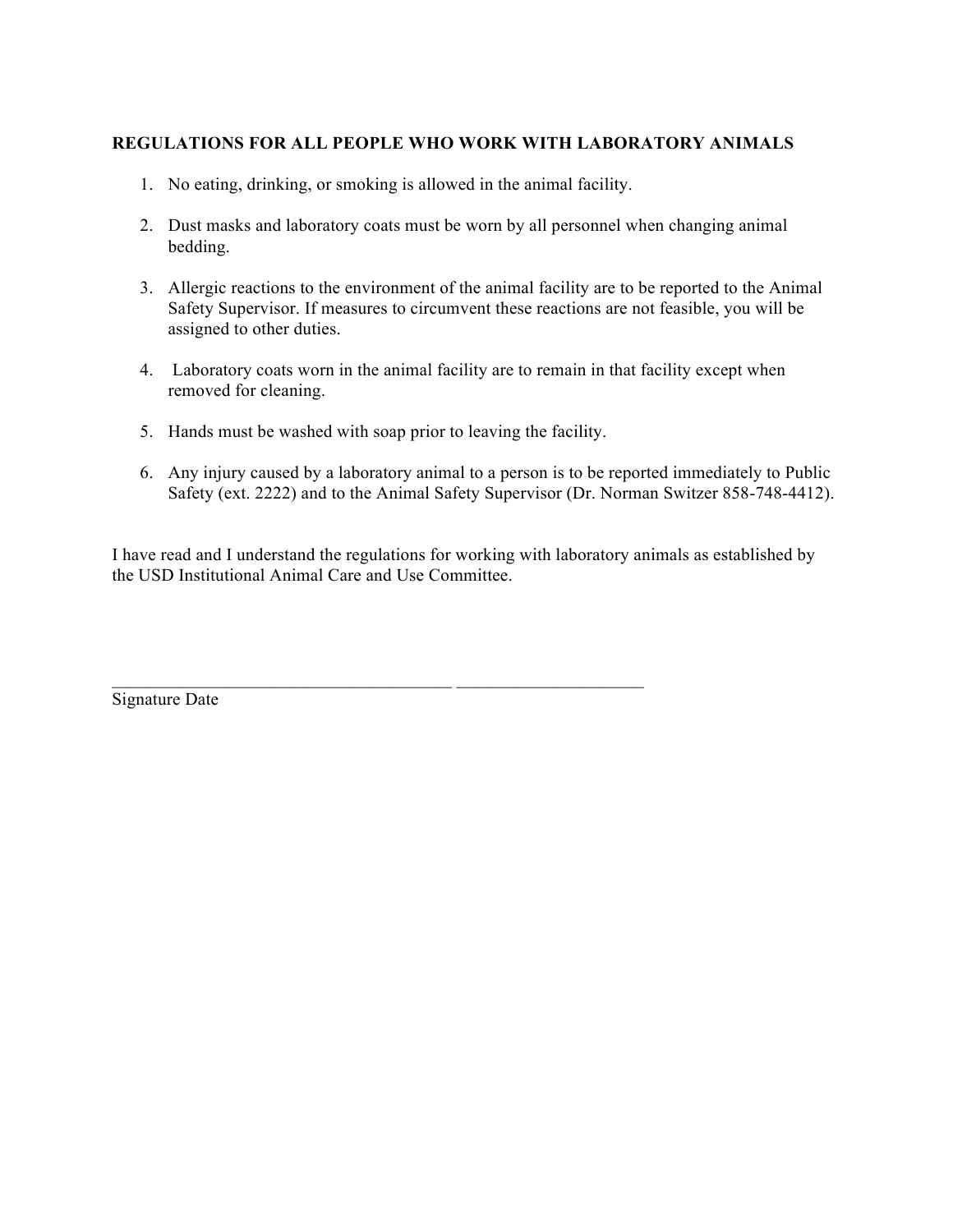## **Appendix 1**

### **University of San Diego**

#### **Institutional Animal Care and Use Committee**

### **Risk Assessment Questionnaire for Persons Working with Animals**

The University of San Diego's Animal Welfare Assurance with the federal Public Health Service requires all personnel who will work regularly with lab animals to complete a risk assessment questionnaire to assess and address occupational risk. Following the completion of the risk assessment questionnaire, personnel may be required to submit certification of their ability or any limitations on their ability to work regularly with lab animals. This Risk Assessment Questionnaire will be used to determine your level of risk and your ability to work regularly with lab animals. Your responses to this questionnaire will be kept confidential and will be provided only to those university officials who have a legitimate reason to be aware of the information in order to assess your ability to work regularly with lab animals.

| 1.                                                                                                                                                                                                                                                              | Name:        | <b>Personal Information</b> |                                    |               |        |              |  |
|-----------------------------------------------------------------------------------------------------------------------------------------------------------------------------------------------------------------------------------------------------------------|--------------|-----------------------------|------------------------------------|---------------|--------|--------------|--|
|                                                                                                                                                                                                                                                                 | Department:  |                             |                                    |               |        |              |  |
|                                                                                                                                                                                                                                                                 | Phone:       |                             |                                    |               |        |              |  |
|                                                                                                                                                                                                                                                                 | USD Email:   |                             |                                    |               |        |              |  |
|                                                                                                                                                                                                                                                                 | Name of P.I. |                             |                                    |               |        |              |  |
| 2.<br><b>Animal Contact at the University of San Diego</b><br>Identify all species you will come into contact with within the animal facility. (This<br>A.<br>includes direct contact with animals, animal tissues, animal wastes and/or animal<br>enclosures.) |              |                             |                                    |               |        |              |  |
|                                                                                                                                                                                                                                                                 |              | $\Box$                      | Mice or rats                       |               | $\Box$ | <b>Birds</b> |  |
|                                                                                                                                                                                                                                                                 |              | $\Box$                      | Fish                               |               | $\Box$ | Rabbits      |  |
|                                                                                                                                                                                                                                                                 |              | $\Box$                      |                                    | Other (list): |        |              |  |
|                                                                                                                                                                                                                                                                 | <b>B.</b>    |                             | Activities (Check all that apply.) |               |        |              |  |

### □ Direct hands on work with animals

- □ Work with animal tissues or fluids
- □ No direct contact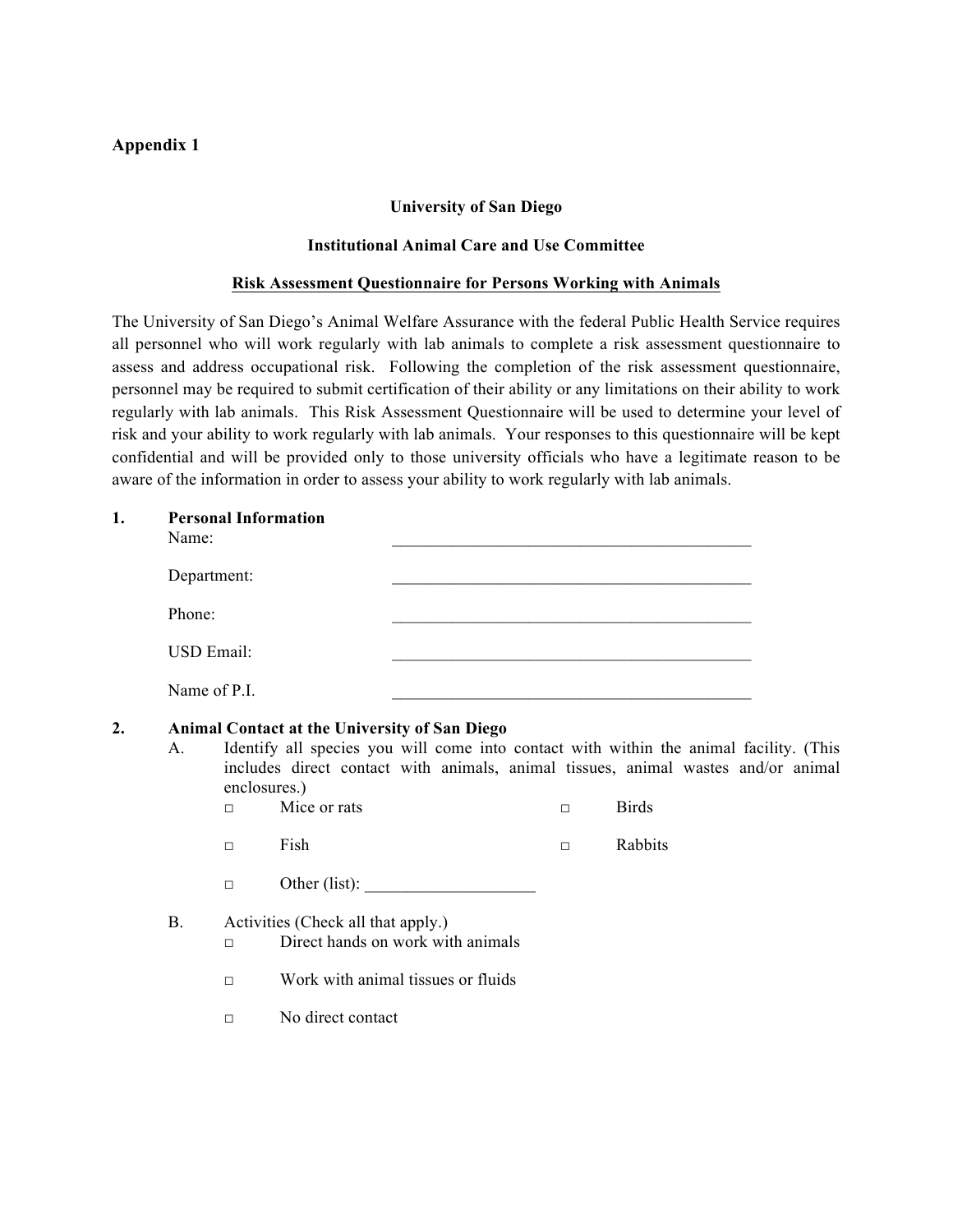- C. Identify the frequency of your direct contact with animals.
	- □ Over 8 hours per week
	- □ 1-8 hours per week
	- □ Less than 1 hour per week
- **3. Tetanus**. Have you had a tetanus booster within the last 10 years? □ No
	- □ Yes. Date of last tetanus booster:
- **4. Allergies/Medical Conditions**. Do you have any allergies or medical conditions that would limit your ability to regularly work with lab animals? □ No
	- □ Yes. (If this box is checked, please provide information from your health care provider that identifies any limitations on your ability to regularly work with lab animals.)

The statements contained in this Risk Assessment Questionnaire are true and correct. If I have any questions regarding my contact with lab animals at the University of San Diego, I understand that it is my responsibility to contact my supervisor or the Chair of the Institutional Animal Care and Use Committee.

Signature Date

Name (Printed)

 $\mathcal{L}_\text{max} = \mathcal{L}_\text{max} = \mathcal{L}_\text{max} = \mathcal{L}_\text{max} = \mathcal{L}_\text{max}$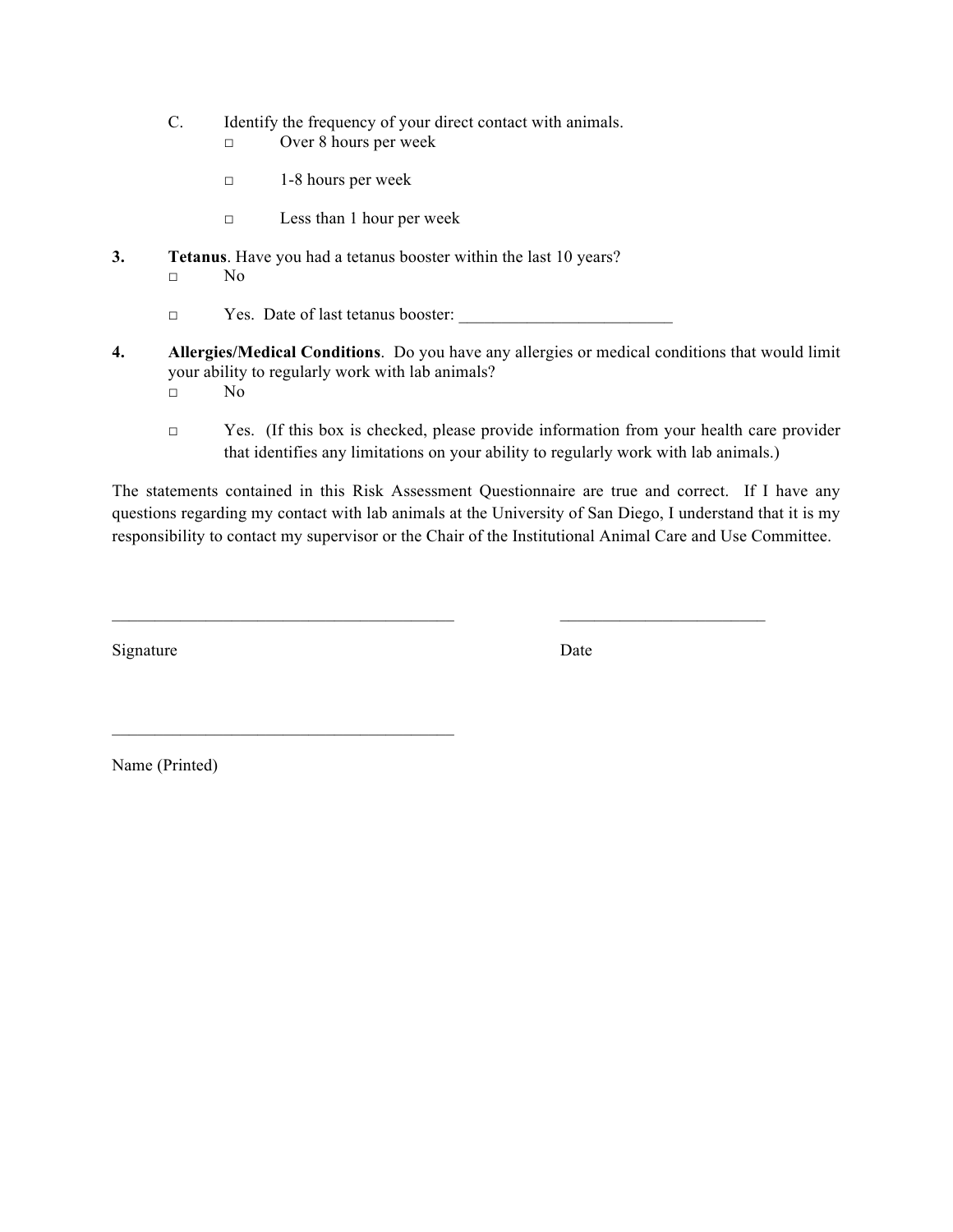## **Appendix 2**

# **Diseases Communicable From Animals to Humans-Zoonoses**

### **General Information:**

Humans may be susceptible to infectious diseases suffered by animals. Infectious diseases transmitted from animals to humans are called zoonotic diseases. In many cases the animal shows little, if any, sign of illness. A bacterium from the normal flora of a healthy animal may cause a serious disorder in a person exposed to it.

While the animals have developed a "resistance" to these microorganisms, humans with no previous exposure to the agent may lack this protective immunity. Therefore, one should always be aware of the possible consequences of working with animals and take appropriate precautions to minimize the risk of infection. In the event that an individual becomes ill, it is important that they inform their personal physician that they work with animals.

Some common sense steps can be taken to decrease the risk of infection. These include cleanliness in routine tasks around animals and hand washing after completion of each animalrelated task. You can protect yourself against contact exposure by wearing gloves; taking enough time to give injections properly; never recapping, clipping or breaking needles; discarding syringes and needles in containers designed for proper disposal; and inoculation of animals in teams of two. Eating and drinking are not allowed in animal rooms. Break rooms are provided for these activities.

Procedures such as necropsy, bedding changes, inoculations with certain agents and tissue and fluid sampling may require using physical containment devices, respirators or other personal safety gear as indicated.

**If You Work with Rodents (e.g. Guinea Pigs, Hamsters, Mice and /or Rats):**

If you work with rodents (e.g. guinea pigs, hamsters, mice and /or rats) you should be aware that contact with rodents or rodent tissue requires precautions against some diseases such as lymphocytic choriomeningitis (LCM). LCM is a rodent neurological virus that can be transmitted to humans. Attention should also be paid to the possibility of allergic reactions. An additional concern for investigators coming in contact with wild rodents is hantavirus. Wearing gloves and good thorough hand washing after handling the animals and /or their bedding, feces, etc. protects against exposure to infectious agents.

**If You Work with Birds, Rabbits or Reptiles and Amphibians:**

Birds can carry diseases such as psittacosis. Only inspected and properly quarantined birds should be used in research or teaching. Individuals can also be allergic to birds or avian feathers.

Individuals working with rabbits should be aware of possible allergic reactions.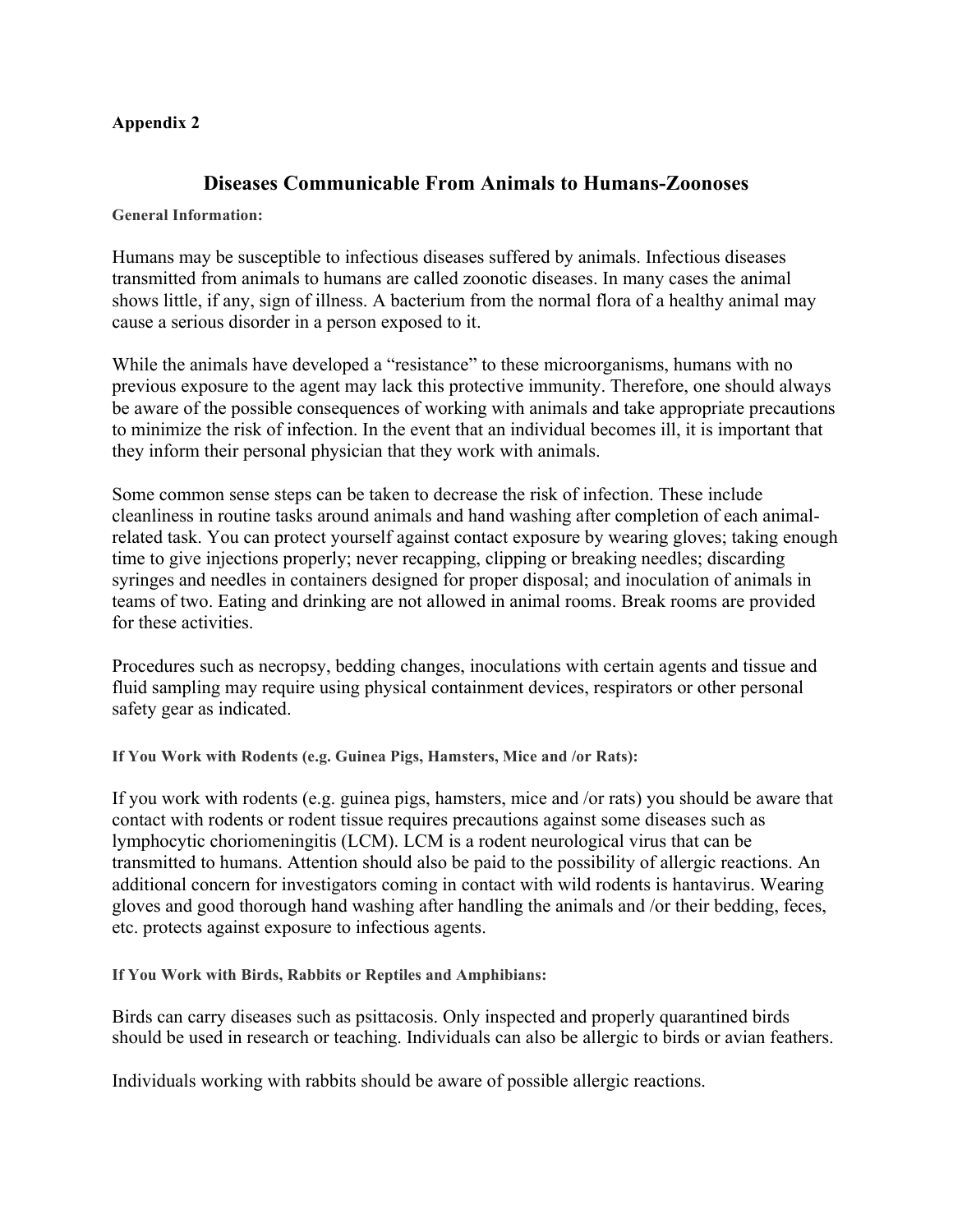Salmonella is frequently harbored in turtles and other reptiles and amphibians. The use of gloves and good hand-washing is always recommended after contact with reptiles and amphibians.

The animal care program will not maintain or have access to any medical records. The University's occupational health program recommends tetanus vaccinations for all animal users. During training animal users are provided information on tetanus and where to go for vaccination. Animal users are instructed, both in the Occupational Health Brochure and via signs posted throughout the animal facilities, that there is an official reporting system for all injuries which may occur on the job.

All personnel should also be aware that laboratory animals (particularly rats, rabbits, guinea pigs, hamsters) are sources of potential allergens to sensitized persons.

**Information on Some Additional Zoonotic Diseases:**

## **1. Rat Bite Fever (RBF)**

The disease may be caused by Streptobacillus moniliformis or Spirillum minus. The usual source of infection is the bite of a rodent. RBF may occur in humans one day to six weeks following a bite. Signs include regional inflammation and lymphadenopathy, headache, fever, chills, and a macular rash. If untreated, further complications may ensue.

### **2. Lymphocytic Choriomeningitis (LCM)**

LCM occurs as a latent virus in the mouse which is easily transmitted from animals to humans. Mice and hamsters are asymptomatic carriers. Human infections have resulted from improper handling of infected tissues, e.g., directly from feces, urine or inhaling aerosolized dust from animal rooms. LCM often presents as a mild influenza like syndrome with or without central nervous system involvement.

## **3. Leptospirosis**

Leptospira are found in a wide variety of mammals and reptiles. Hamsters, young guinea pigs and gerbils are especially susceptible. Rodents can shed leptospiras throughout their life without clinical signs. L. ballum is the most common serovar in rats, mice, and rabbits. All excrement and secretions of infected animal should be considered infective. Leptospirosis in humans may range from unapparent disease to death.

### **4. Tuberculosis**

The natural reservoir hosts include M. avian (birds), M. tuberculosis (humans), and various species in fish (M. marincum, M. pisicum, M. fortuitum). Transmission occurs via aerosol from infected animals or by exposure to their dust bedding. Symptoms in man include anorexia, weight loss, fatigue, fever, chills and cachexia and other symptoms dependent upon the organ system involved. Tuberculosis contracted from fish have been largely integumentary.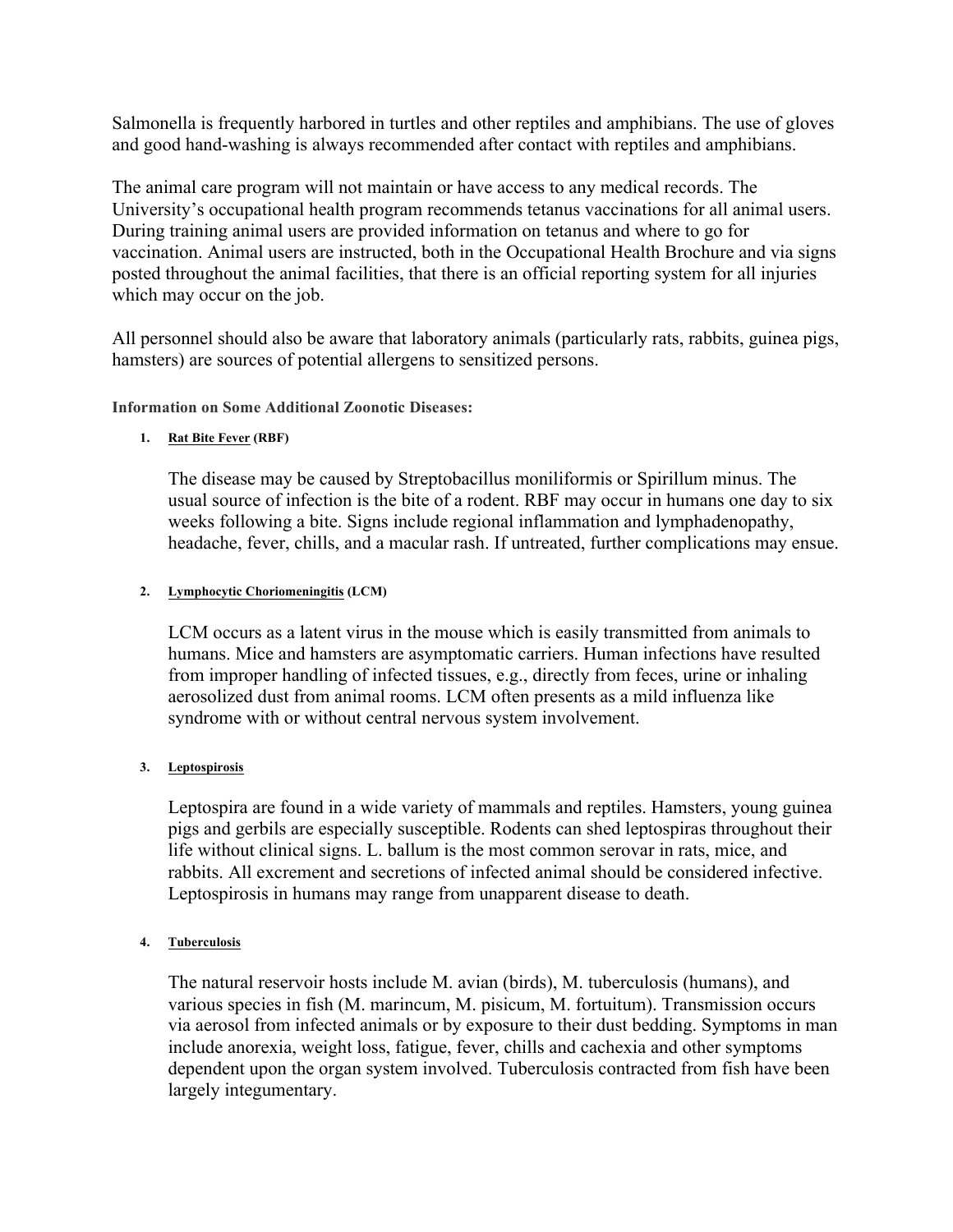#### **5. Chlamydiosis or Psittacosis**

Avian species are the main reservoir of C. psittaci infection although the organism has a broad host range including rabbits, mice, guinea pigs, cats, lambs, calves, and frogs. Transmission may occur by aerosolization of dried fecal materials which contain organisms from enteric shedding. Control should be maintained by introduction of animals know to be free of the disease. Animals of unknown background should undergo chlorotetracycline chemoprophylaxis. Staff should wear protective clothing such as masks, gloves and lab coats. Psittacosis in humans may occur acutely or have an insidious onset. Signs include fever, chills, anorexia, headache and a respiratory component. A toxic or septic form of the disease also exists.

#### **6. Salmonella**

Salmonella inhabits the intestinal tract of many animals. As many as 94% of all reptiles harbor Salmonella sp. Endemic salmonellosis in commercial raised guinea pigs has also been a source of infection. Environmental contamination, feeds of animal by-products and the house mouse all serve as reservoirs of infection. Both humans and animals are carriers and periodic shedders of salmonella. Clinically, salmonellosis in humans presents as gastroenteritis with sudden onset, diarrhea, nausea, abdominal pain and fever.

#### **7. Dermatomycoses (Ringworm)**

Trichophyton mentagrophytes is the organism most frequently isolated with rodent associated infections. It may be asymptomatic in rodents and only recognized when laboratory personnel become infected. Transmission occurs by direct or indirect contact with visibly infected animals, asymptomatic carriers, bedding or fungi present in the air or dust. Control is by regular cleaning of cages and rooms. Clinically, the infection may manifest as skin lesions with erythema, scaling, and occasionally vesicles or as nail thickening and discoloration.

### **8. Allergies**

Many laboratory animals have been shown to be responsible for allergic skin and respiratory reactions in numerous laboratory personnel. Methods to reduce exposure to offending allergens include reduced animal contact time and increased room ventilation and cleaning schedule. The use of filter caps on animal cages, exhaust hoods, protective clothing and masks have also been implemented.

### **Prevention of Zoonotic Diseases:**

### **A. Proper Personal Hygiene**

- 1. Wash hands before and after animal handling.
- 2. Do not eat or drink in the animal rooms.
- 3. Avoid any unnecessary work time in the animal rooms.
- 4. Wear laboratory coat or coveralls when handling animals.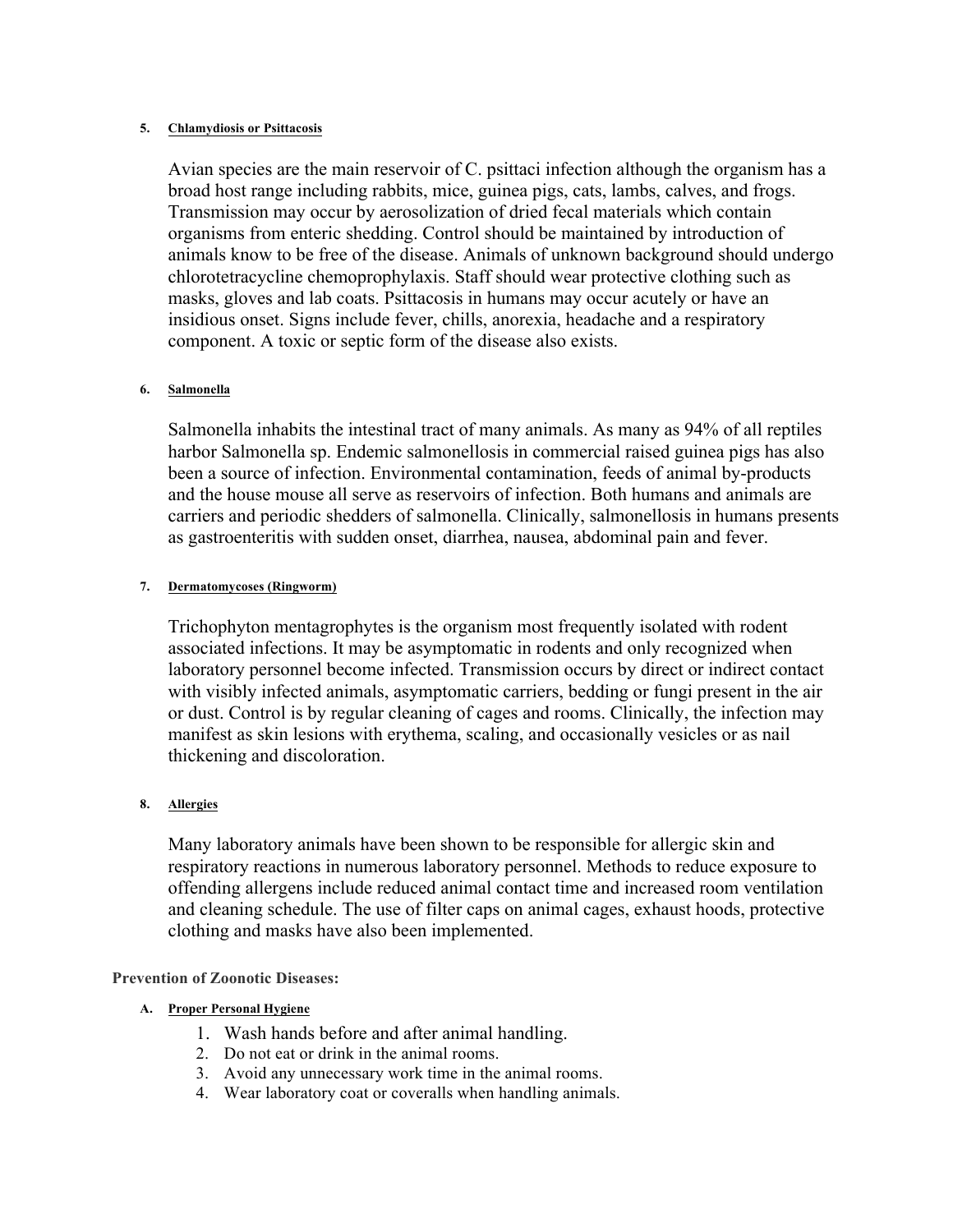- 5. Avoid handling sick animals or animals with lesions unless gloved, or unless other protective wear is utilized.
- 6. Wear a mask if you are allergic or if dust is present (note environment maintenance).
- 7. If you are sick, **DO NOT** enter lab animal facilities.
- 8. Routinely wear gloves when cleaning animal rooms.
- 9. Note progression of any illness and your current history relevant to animal work.
- 10. Inform physician of your animal related activities.

### **B. Environmental Maintenance**

- 1. Keep animal rooms clean.
	- a. Avoid urine and fecal build-up. Dry feces result in fecal dust which may be inhaled.
	- b. Clean rooms have a lower likelihood of horizontal or zoonotic transfer.
	- c. Proper ventilation protects the animal and workers. Use hood or cage filters when necessary.
	- d. Clean litter from floors. Litter attracts vermin which may introduce a zoonotic disease into the facility.

### **C. Colony Maintenance**

- 1. Observe animals for health status on a daily basis.
- 2. Report sick or dead animals.
	- a. Note health problems.
	- b. Take extra precautions in cleaning, etc.
	- c. Isolate affected animals.
	- d. Record history or progression of animal disease.
	- e. Bring only healthy animals with a known history into an existing colony.

#### **Other Potential Zoonotic Diseases:**

| Pox Viruses                  | Shigellosis                | Contagious Ecthyma                           |
|------------------------------|----------------------------|----------------------------------------------|
| Erysipeloid                  | Hemorrhagic Fever          | Streptococci                                 |
| <b>Yellow Fever</b>          | Tularemia                  | Measles                                      |
| Pseudomonas                  | Hepatitis                  | Staphylococcus                               |
| Herpesvirus B                | Toxoplasmosis              | Marburg Virus<br>(African Hemorrhagic Fever) |
| Disease Amebiasis            | <b>Cat Scratch Disease</b> | Rabies                                       |
| <b>Balantidiasis</b>         | Q Fever                    | Giardiasis                                   |
| Rocky Mountain Spotted Fever | Cryptosporidiosis          | Helminths                                    |
| <b>Brucellosis</b>           | Murine Typhus              | Cestodiasis                                  |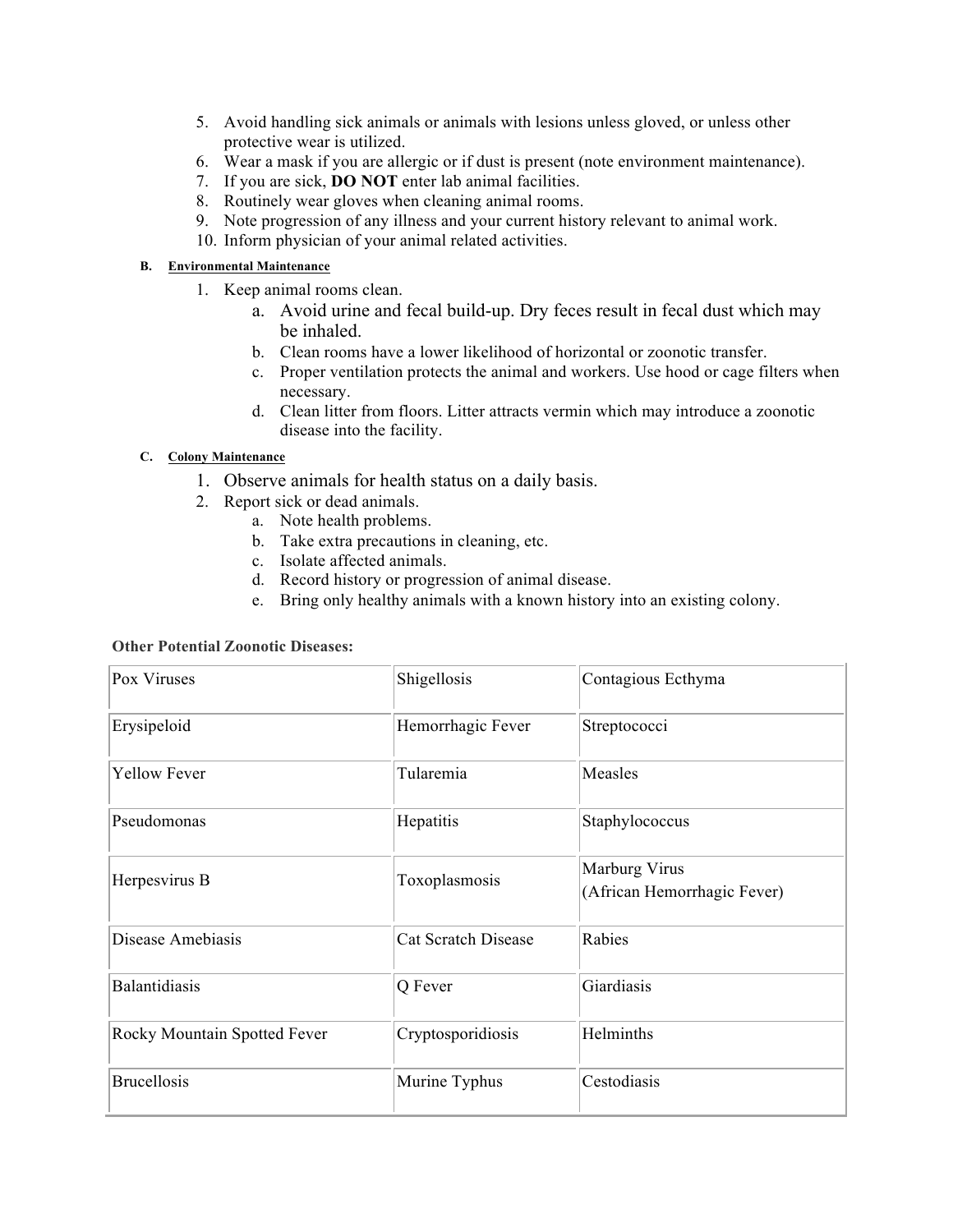| Plague | 1steriosis | Campylobacteriosis |
|--------|------------|--------------------|
|        |            |                    |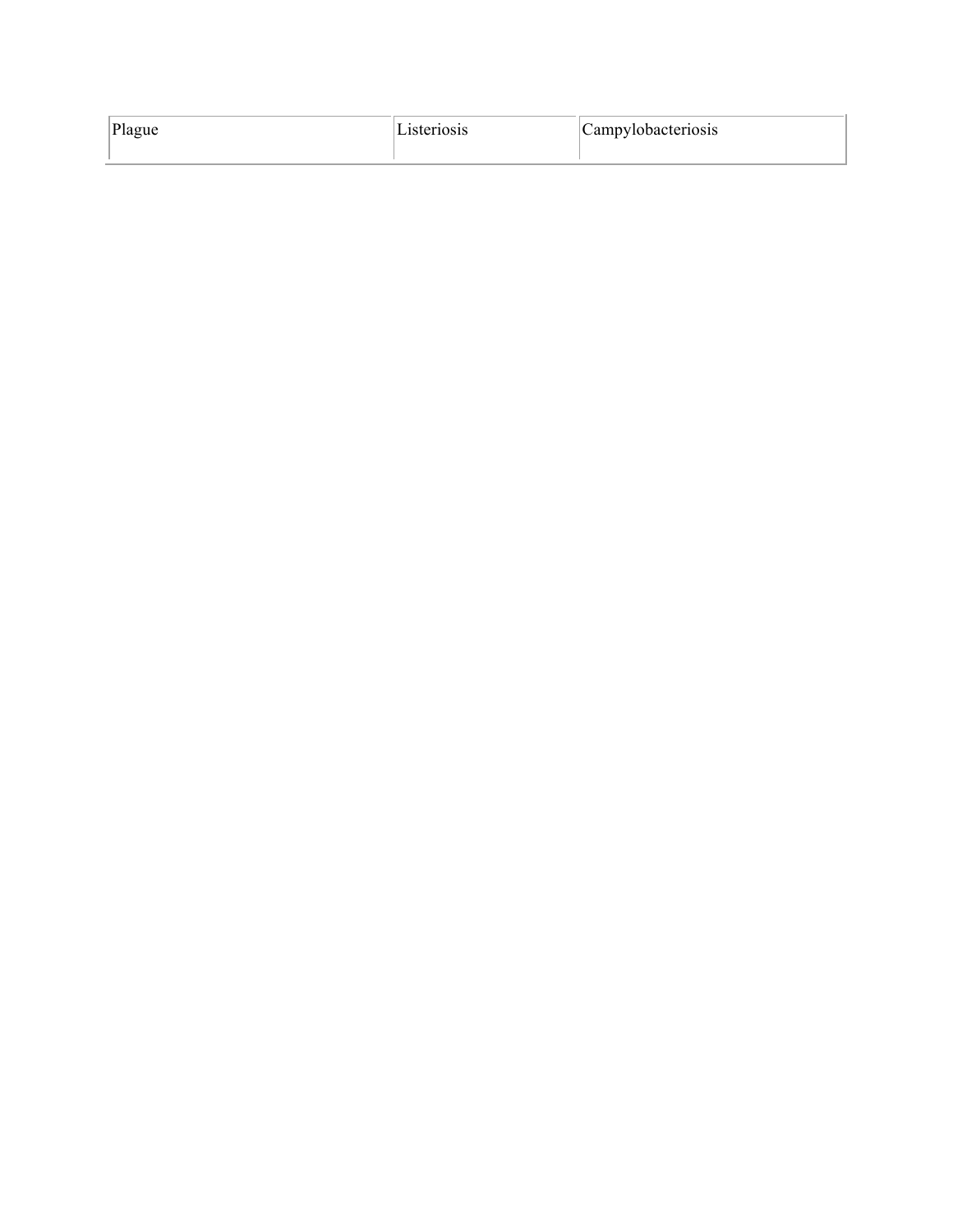**Appendix 3**

## **PROPOSAL FORM FOR USE OF ANIMALS University of San Diego**

## **NOTES:**

## **1. Proposals must be submitted electronically to the IACUC Chair via e-mail or on disk in MSWord, WordPerfect, or PDF Format.**

**2. Certificates of Completion for the appropriate CITI lab animal training modules must be attached to the proposal for it to be considered by IACUC.**

# **COVER SHEET**

Title:

Principal Investigator:

Faculty Advisor If PI is a student:

In your proposal, please address and number your responses to each of the following, then attach this cover to your proposal.

1. Approximate start and end dates of the project in which the animals will be used,

2. a) Identification of the species and the approximate number of animals used,

 b) A rationale for involving animals, and for the appropriateness of the species and numbers of animals used,

c) A complete description of the proposed use of the animals,

 d) A description of procedures designed to assure that discomfort and pain to animal will be limited to that which is unavoidable for the conduct of scientifically valuable research or teaching, including provision for the use of analgesic anesthetic, and tranquilizing drugs where indicated and appropriate to minimize discomfort and pain to animals,

 e) A description of any euthanasia method to be used and how animals will be disposed of at the conclusion of the project,